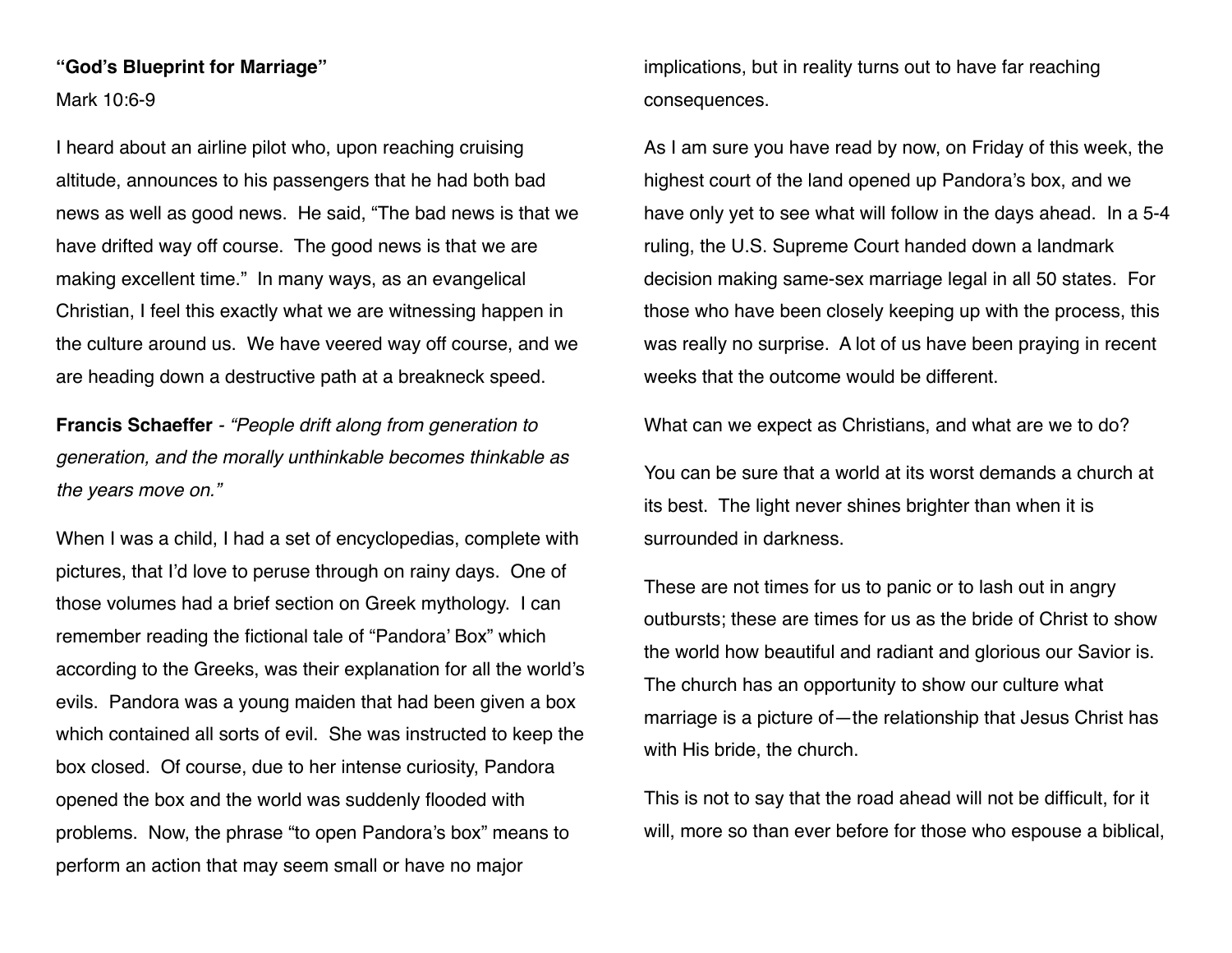gospel-centered worldview. Christ's followers have always bore His reproach throughout history.

**Hebrews 13:13-14 - "Therefore let us go to Him outside the camp and bear the reproach He endured. For here we have no continuing city, but we seek the city that is to come."** 

As disciples of Jesus Christ, we bear His reproach in the eyes of a world of unbelievers who do not know Him.

**David French** *- "Especially among Evangelicals, there is a naive belief that if only we were winsome enough, kind enough, and compassionate enough, the culture would welcome us with open arms. But now our love—expressed in the fullness of a gospel that identifies homosexual conduct as sin but then provides eternal hope through justification and sanctification—is hate. Christians who've not suffered for their faith often romanticize persecution. They imagine themselves willing to lose their jobs, their liberty, or even their lives for standing up for the gospel. Yet when the moment comes, at least here in the United States, they often find that they simply can't abide being called 'hateful.' It creates a desperate, panicked response. 'No, you don't understand, I'm not like those people—the religious right.' Thus, at the end of the day, a church that descends from apostles who withstood beatings finds itself unable to withstand tweetings. Social scorn is worse than the lash. This is the era of sexual liberty—the marriage of hedonism to meaning—and* 

*the establishment of a new civic religion. The black-robed priesthood has spoken. Will the church bow before their new masters?"*

Nothing you or I do by way of trying to be cool and in with the culture will ever remove the reproach of Christ from us if we choose to follow His teaching on marriage and sexuality.

Faithfulness to Christ is more important than relevance to culture. It is only when we are the most unlike the culture in our convictions and lifestyle and most like Jesus Christ that we will have the most impact.

There are several key passages in Scripture that clearly show what God intends for marriage to be.

One such passage is found here in Mark 10. Sometimes, advocates for same-sex marriage will often argue that Jesus had nothing to say about homosexuality, so He must be in favor it. Of course, such an argument from silence has no warrant. Jesus didn't need to say anything about it. He said everything that was necessary when He simply upheld marriage as being between one man and one woman as originally designed by God.

The context of this passage shows us that it comes as a conversation that Jesus was having with some of the Pharisees who wanted to trip Him up on the issue of divorce. Verse 1 says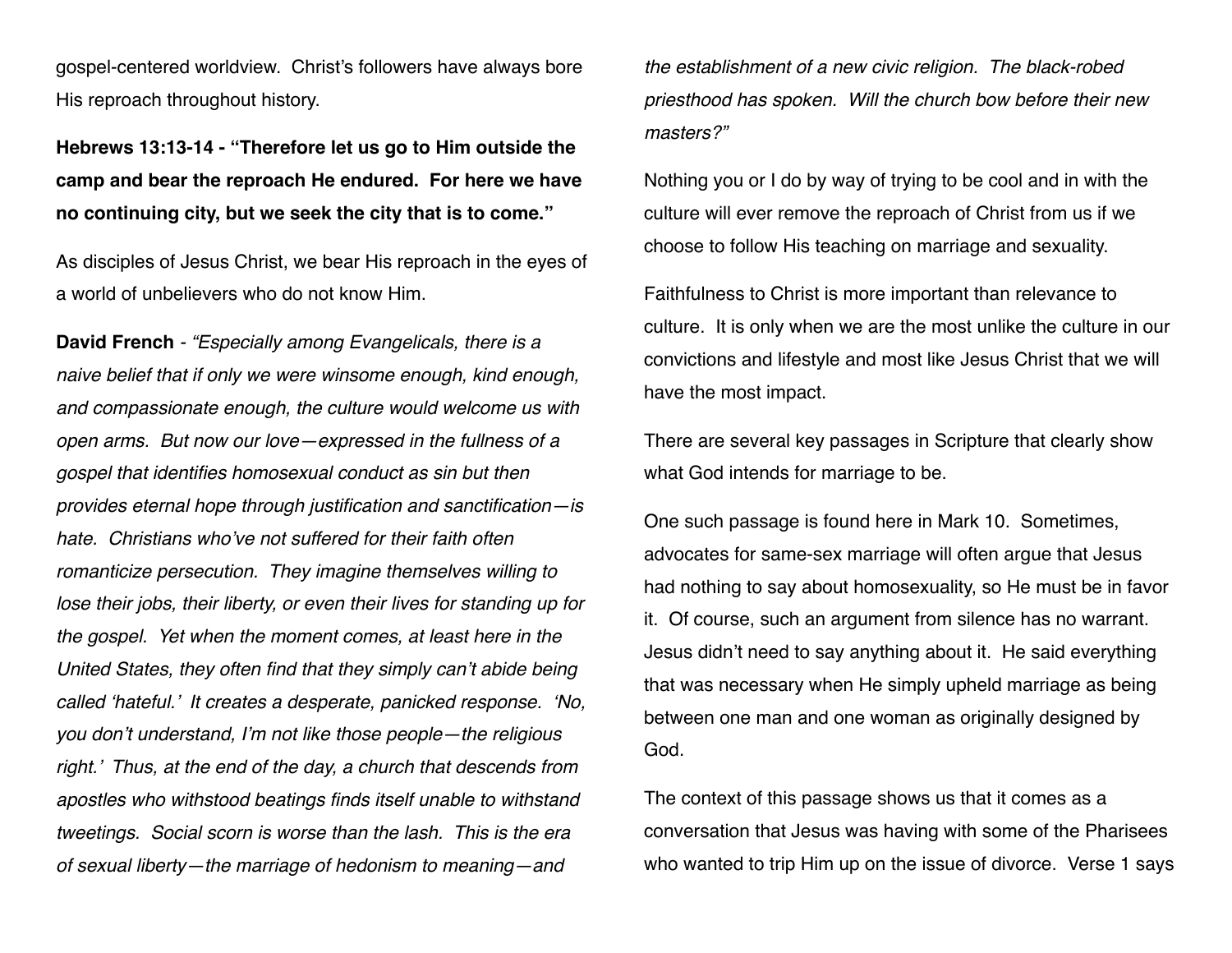that Jesus had completed His ministry in Galilee and went to the region of Judea beyond the Jordan. This district was ruled by Herod Antipas, which may explain why the Pharisees tried to trap Him by asking a question about divorce. Just a few chapters earlier, Mark tells us how John the Baptist had been imprisoned and killed because he preached against Herod's adulterous marriage with his brother's wife.

The church needs more prophets who are willing to put their neck on the line and less rock stars who are only interested in cultural popularity.

In response to the Pharisees' questions, Jesus gives a concise and clear statement about marriage. This statement by Jesus encapsulates what is to be the biblical, gospel view of marriage.

# **1. Jesus upholds the PATTERN for marriage**

*"But from the beginning of creation, God made them male and female."*

Courts don't define marriage; Christ has defined marriage. God has given to humanity the pattern for marriage in His Word.

In many ways as Christians, we have dropped the ball when it comes to showing the culture around us what marriage is. We could denounce false ideas until we are blue in the face, but unless we declare to the world what the truth is, it will be to no avail.

**D.L. Moody** *- "The best way to show that a stick is crooked is not to argue about it or to spend time denouncing it, but to lay a straight stick alongside it."*

That's exactly what Jesus does right here in this passage. He lays a straight stick down alongside the Pharisees' crooked stick and shows us what true marriage is.

Jesus takes these Pharisees all the way back to creation and shows them God's original design for man and woman. God's original blueprint for marriage in Genesis 1-2 sets the stage for discovering His intention and plan for humanity.

It is not an accident that the first three chapters of the Bible directly address the subject of marriage and the family, which was God's first ordained institution. It is the most basic building block to human society. It is the foundation upon which everything else is hinged upon.

Jesus is summarizing Genesis 1-2 and upholding it as God's pattern for marriage and family. In those chapters, we are given several key, foundational truths about what marriage is:

#### It is reflective

**Genesis 1:26-27 - "Let Us make man in Our image, after Our likeness…So God created man in His own image, in the image of God He created him; male and female He created them."**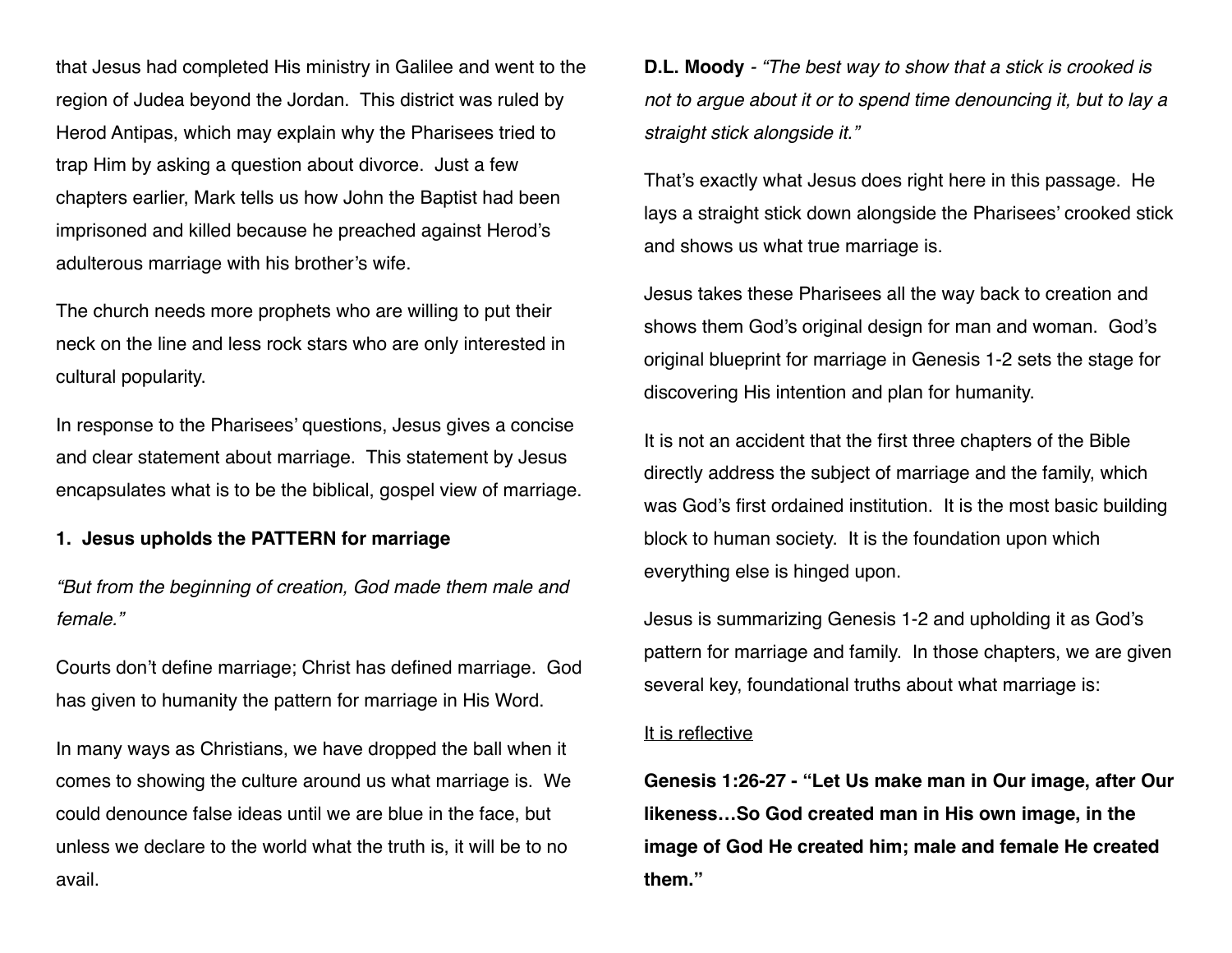The Genesis record says that God created human beings. Not only did God create human beings, but He created us in His image. He also created us male and female.

**Mark Christopher** *- "The male and female are distinct and unique, but, when united in a covenant commitment before God and then brought together in physical intimacy, they mirror essential aspects of the triune Godhead in a way the rest of creation never can or will."*

Gender distinction is a creational reality, not a social construct, contrary to what you've been exposed to recently through the media and the sad ordeal with Bruce Jenner. Those who have no fundamental belief in God's truth have no basis for identity or their existence, and the result is groping around in the dark in an attempt to find meaning and worth.

The ultimate purpose of marriage between a man and a woman is that it reflects God and His image.

#### It is cooperative

**Genesis 2:18 - "It is not good that the man should be alone; I will make a helper fit for him."**

As a helper, Eve made up that which was lacking in Adam. She was different, but the same. She was bone of his bone, flesh of his flesh. Had God made them exactly alike, Eve could not have provide the necessary attributes to complement and

complete Adam. The differences in a man and a woman are necessary for the healthy rearing and upbringing of children.

**Glenn Stanton, Bill Maier** *- "Marriages don't bring similar things together. They bring different things together and help them work for a common good. Same-sex unions are not marriage because they don't bring the two different parts of humanity together. They bring similar things together, thus the word same…Women complete men, and men complete women…A man can't complete another man, nor can a woman complete another woman…Same-sex families seeking equality with the natural family devalue humanity because they proclaim that one part of humanity is unnecessary."* 

Thus, same-sex marriage is not marriage because it is not complementary.

#### It is cohesive

**Genesis 2:22-25 - "And the rib that the Lord God had taken from the man He made into a woman and brought her to the man. Then the man said, This is at last bone of my bones and flesh of my flesh; she shall be called Woman, because she was taken out of Man. Therefore a man shall leave his father and mother and hold fast to his wife, and they shall become one flesh. And the man and his wife were both naked and were not ashamed."**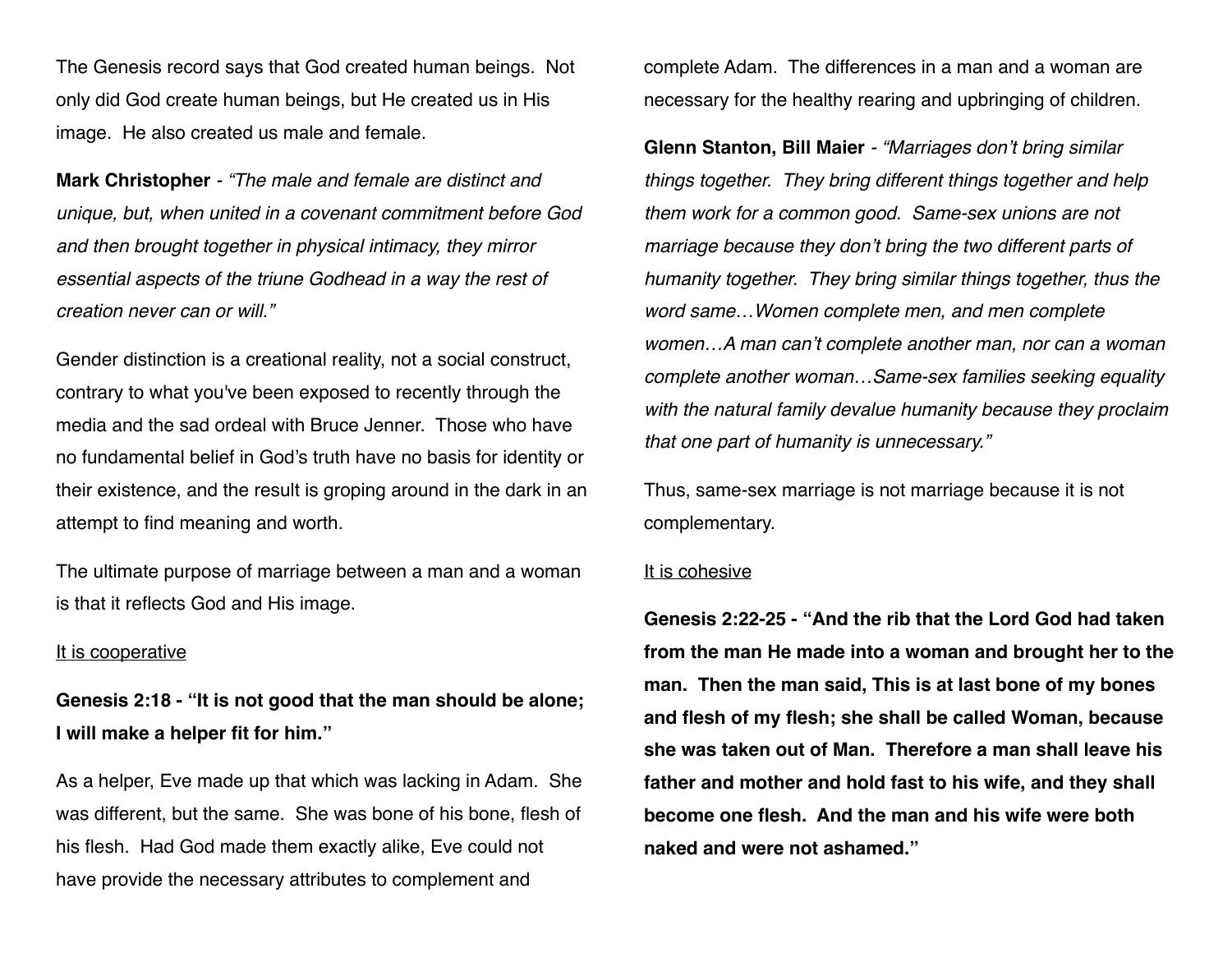Notice that the two become one flesh. The husband and wife come together in marital oneness, a glue that serves to merge together the distinctiveness of Adam and Eve into one unit.

**"One"** *- same Hebrew word used to describe the unity of God in Deuteronomy 6:4* 

Such marital cohesion speaks of mutual companionship, determined commitment, and continuance together in life.

# It is productive

**Genesis 1:28 - "And God blessed them. And God said to them, Be fruitful and multiply and fill the earth and subdue it…"**

God gave Adam and Eve the mission mandate of filling the earth with image bearers. As vicegerents over the created order, they were to procreate life and propagate the glory of God throughout the cosmos.

To espouse any self-made idea of marriage that Jesus rejected is tantamount to accusing Him of not knowing what He was talking about, which is tantamount to blasphemy, since He is God in human flesh.

Those who embrace same-sex marriage reject the Lordship of Jesus Christ and doom themselves to destruction. To do so is to set aside the revealed truth of God in exchange for a lie.

### **2. Jesus reveals the PICTURE in marriage**

*"Therefore a man shall leave his father and mother and hold fast to his wife, and the two shall become one flesh."*

Marriage is a unique oneness between a husband and wife that points us to the gospel. There is in marriage a beautiful picture of the relationship that Jesus Christ has with His church.

This is what the Apostle Paul says when he writes about the marriage relationship.

**Ephesians 5:22-33 - "Wives, submit to your own husbands, as to the Lord. For the husband is the head of the wife even as Christ is the head of the church, His body, and is Himself its Savior. Now as the church submits to Christ, so also wives should submit in everything to their husbands. Husbands, love your wives, as Christ loved the church and gave Himself up for her, that He might sanctify her, having cleansed her by the washing of water with the word, so that He might present the church to Himself in splendor, without spot or wrinkle or any such thing, that she might be holy and without blemish. In the same way husbands should love their wives as their own bodies. He who loves his wife loves himself. For no one ever hated his own flesh, but nourishes and cherishes it, just as Christ does the church, because we are members of His body. Therefore a man shall leave his father and mother and hold fast to his wife,**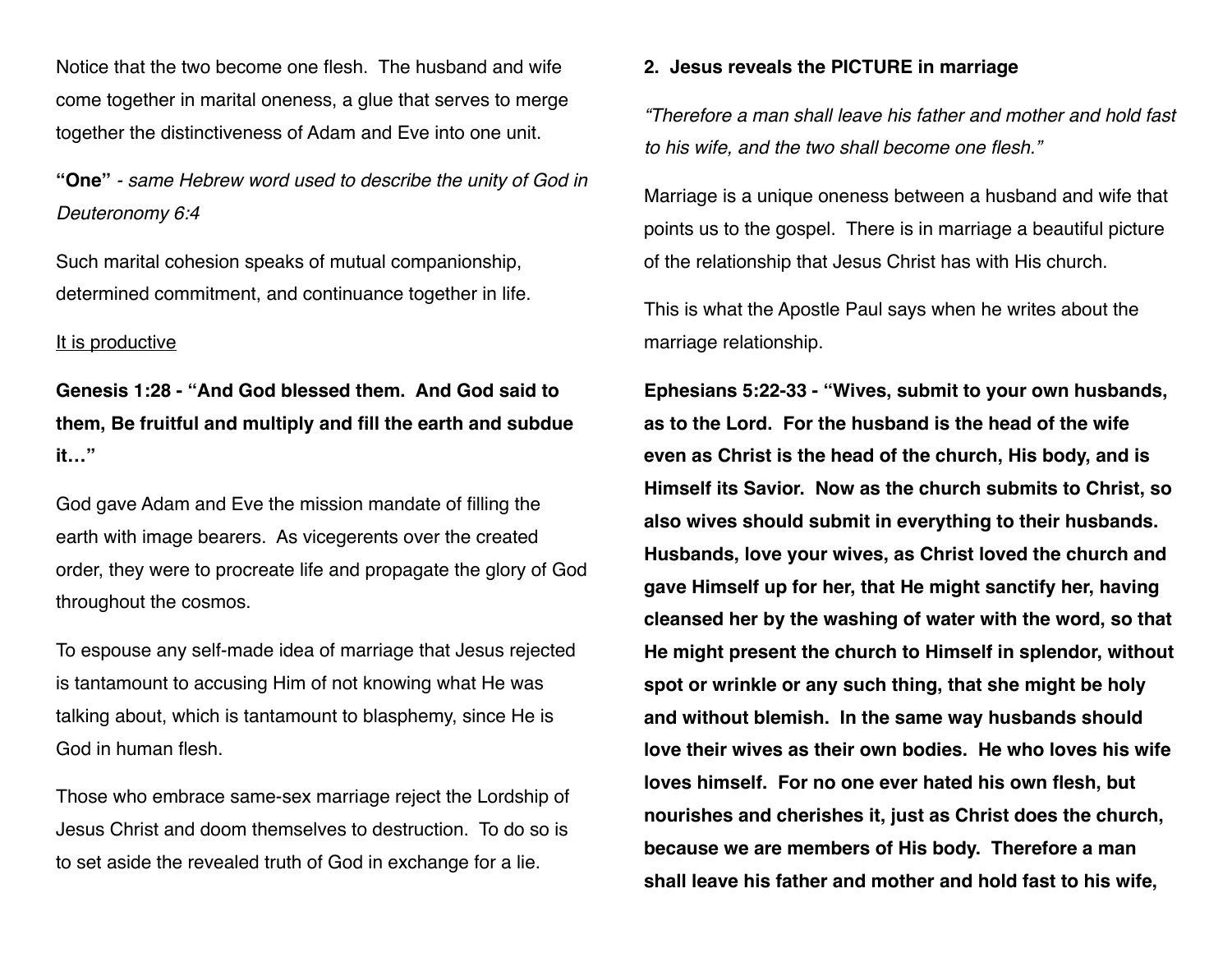**and the two shall become one flesh. This mystery is profound, and I am saying that it refers to Christ and the church. However, let each one of you love his wife as himself, and let the wife see that she respects her husband."**

Marriage is yet one more way that God desires to communicate, in a visible way, the truth of the gospel. Christian marriage ought to function as a living picture of the relationship that Jesus has with His bride, the church.

## **3. Jesus teaches the PERMANENCE of marriage**

*"What therefore God has joined together, let not man separate."*

No matter what happens in the culture around us, marriage is here to stay. Anyone who messes with it and tries to redefine it according to their own dictates are trying to undue what God Himself has put together. You can't fight against God and win.

Cultural opinion may change like shifting sand on the shore, but God's Word will not change!

**Psalm 119:89 - "Forever, O Lord, Your word is firmly fixed in the heavens."**

**Matthew 24:35 - "Heaven and earth will pass away, but My words will by no means pass away."**

In 303 AD, the Roman emperor Diocletian ordered that copies of Scripture be seized and burned, determining to destroy Christian Scripture altogether. Instead, Diocletian perished, and within 25 years the next emperor commissioned a man named Eusebius to prepare copies of the Bible at the expense of the government.

Centuries later, the French atheist Voltaire declared that God was dead and claimed that within 100 years the Bible would be forgotten and Christianity would be swept from existence. But Voltaire died in 1778, and within 50 years, a Bible society was using his press and his house to print Bibles.

No other book has been so hated, vilified, opposed, attacked, and despised than the Bible.

**A.L. Hastings** *- "Infidels for 1,800 years have been refuting and overthrowing this book, and yet it stands today as solid as a rock. Its circulation increases, and it is more loved and cherished and read today than ever before…If this book had not been the book of God, men would have destroyed it long ago. Emperors and popes, kings and priests, princes and rulers have all tried tried their hand at it; they die and the book still lives."*

How should we respond to the court's recent ruling? Here are several ways that I believe we are to do so:

Confidence rather than anger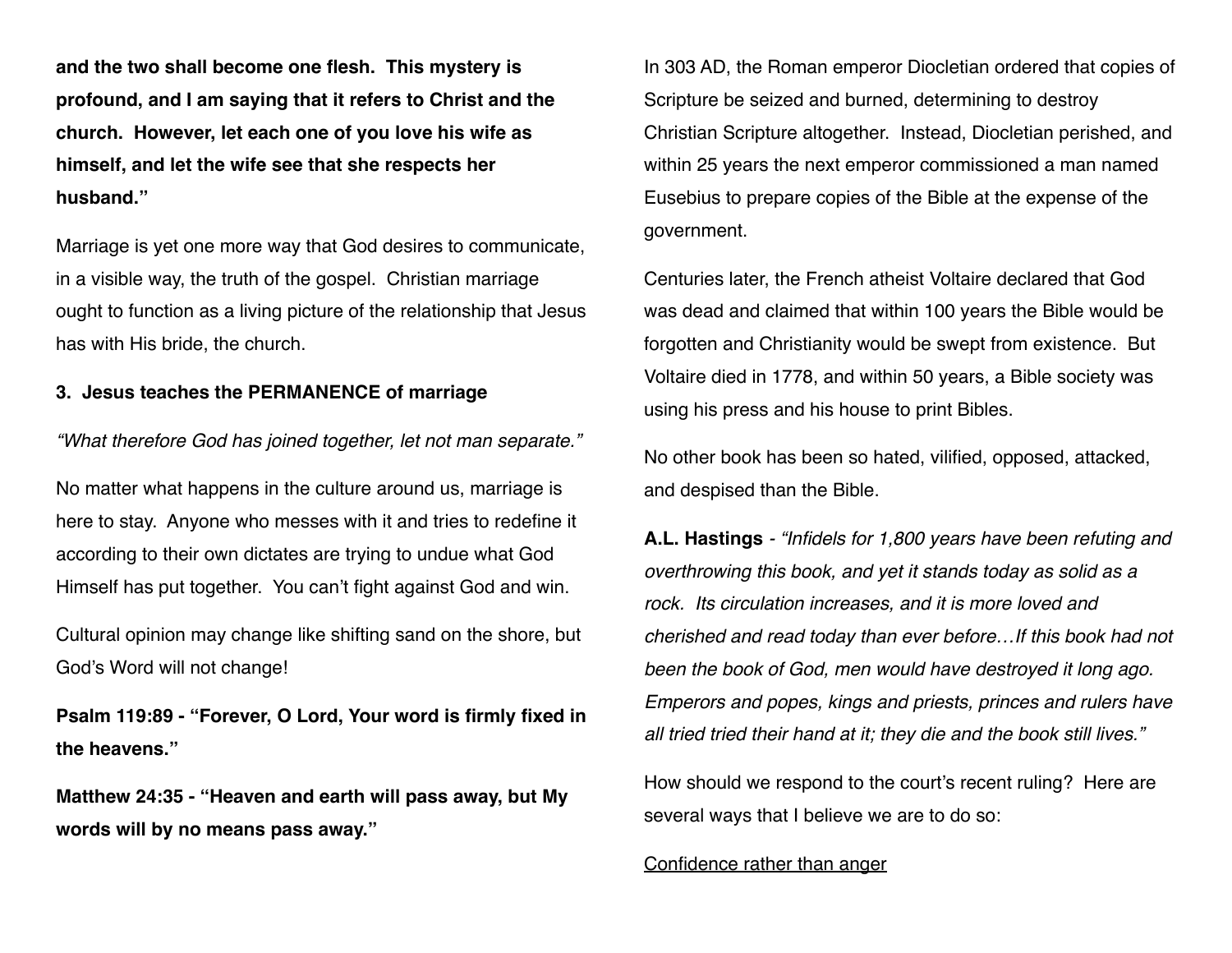The Bible says that the wrath of man does not produce the righteousness of God. It is easy for us to feel angry and betrayed, but let's not forget where our confidence in this life is to be found. It is in Christ, not in courts!

## Compassion rather than malice

The Scripture says that Christ's disciples are known for their love, and they are to speak the truth in love. The witness of the gospel is always damaged when we allow our flesh to get in the way.

Those who are walking over a cliff don't realize that they are one step from destruction. Our hearts must break for the lostness of our nation.

While the world tries to do away sin through redefinition, only the gospel does away with sin through redemption. That is the only kind of love that wins!

### Conviction rather than silence

It is time for us to move from the banks of complacency and wade out into the waters of cultural engagement. We can't reach lost people if we're not engaging lost people.

**Carl Trueman** *- "We who have been speaking out stand to be undone not so much by the noise of our enemies as by the silence of our friends."* 

The silence of some of those who claim to be followers of Christ is deafening to me.

Denominations and pastors have been caving in to the cultural pressure of embracing same-sex marriage. Such a falling away on a biblical issue as clear as this one is shows that they are more aligned with the world than they are the Lord of glory. The silence of many of today's leading pastors reveals that they are more interested in gathering crowds than they are in making disciples.

Disciples need to be able to articulate a biblical worldview and give a solid defense of their faith. I'm talking about more than a soundbite on social media with a picture and a sarcastic comment. We must communicate the gospel and biblical logic in the power of the Holy Spirit and Christ-like compassion.

We need to be students of Scripture like never before. We must be students of the culture like never before. We cannot remain in our corner and put our fingers in our ears if we desire to win people to Christ. We have a Savior who is worth dying for, a gospel that is worth declaring, and a mission that is worth due diligence.

#### Commitment rather than retreat

This is not a time for us to sound the retreat. To the contrary, our commitment to make disciples must be met with laser like